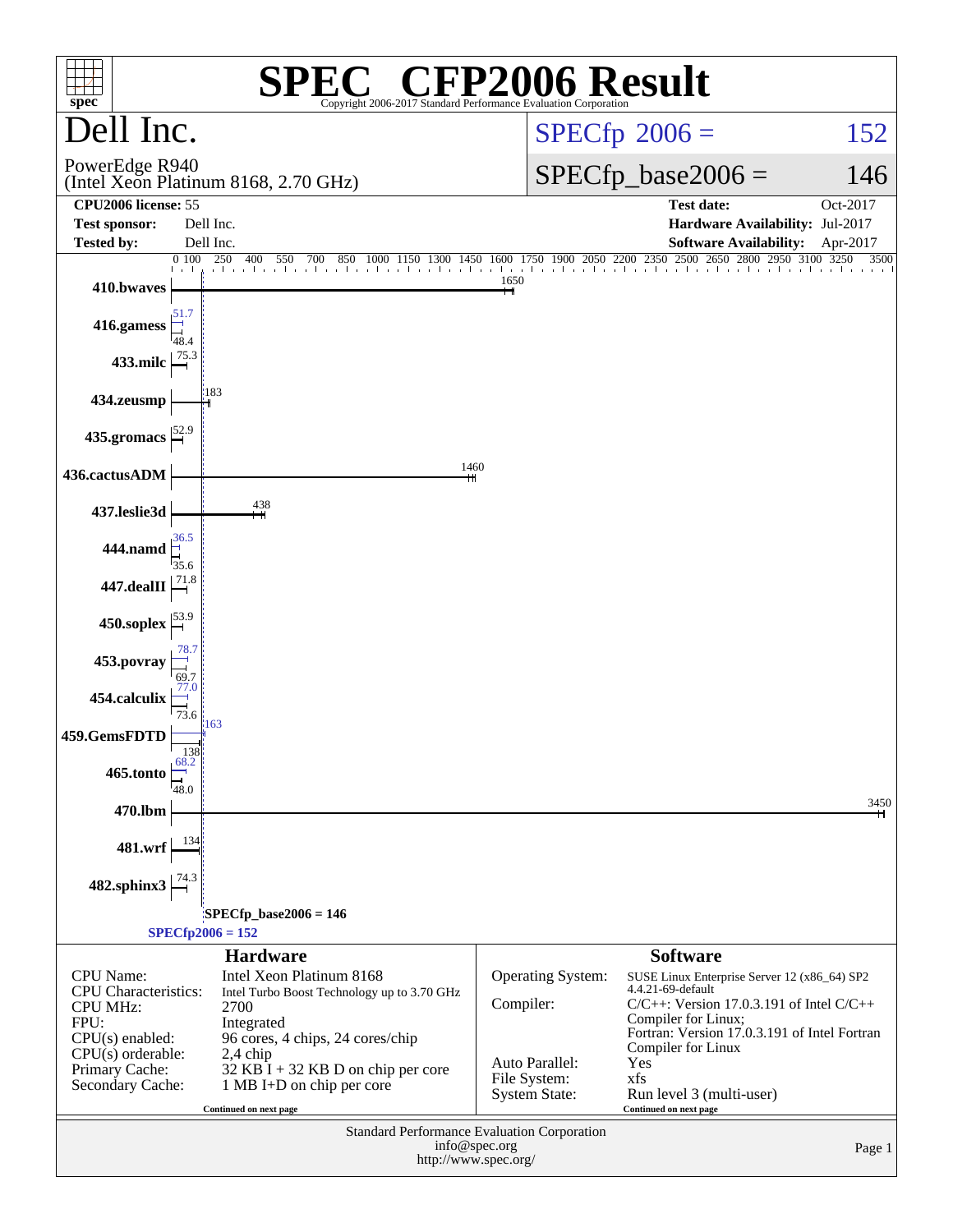

## Dell Inc.

### $SPECfp2006 = 152$  $SPECfp2006 = 152$

PowerEdge R940

(Intel Xeon Platinum 8168, 2.70 GHz)

 $SPECfp\_base2006 = 146$ 

| <b>CPU2006 license: 55</b>           |                                                                                      |                                                            | Oct-2017<br><b>Test date:</b>             |  |  |  |
|--------------------------------------|--------------------------------------------------------------------------------------|------------------------------------------------------------|-------------------------------------------|--|--|--|
| <b>Test sponsor:</b>                 | Dell Inc.                                                                            |                                                            | <b>Hardware Availability: Jul-2017</b>    |  |  |  |
| <b>Tested by:</b>                    | Dell Inc.                                                                            |                                                            | <b>Software Availability:</b><br>Apr-2017 |  |  |  |
| L3 Cache:<br>Other Cache:<br>Memory: | $33 \text{ MB I+D}$ on chip per chip<br>None<br>768 GB (48 x 16 GB 2Rx8 PC4-2666V-R) | <b>Base Pointers:</b><br>Peak Pointers:<br>Other Software: | 64-bit<br>$32/64$ -bit<br>None            |  |  |  |
| Disk Subsystem:<br>Other Hardware:   | 1 x 900 GB 15K RPM SAS12<br>None                                                     |                                                            |                                           |  |  |  |

| <b>Results Table</b>                                                                                     |                |       |                |       |                |             |                |              |                |              |                |              |
|----------------------------------------------------------------------------------------------------------|----------------|-------|----------------|-------|----------------|-------------|----------------|--------------|----------------|--------------|----------------|--------------|
|                                                                                                          | <b>Base</b>    |       |                |       |                | <b>Peak</b> |                |              |                |              |                |              |
| <b>Benchmark</b>                                                                                         | <b>Seconds</b> | Ratio | <b>Seconds</b> | Ratio | <b>Seconds</b> | Ratio       | <b>Seconds</b> | <b>Ratio</b> | <b>Seconds</b> | <b>Ratio</b> | <b>Seconds</b> | <b>Ratio</b> |
| 410.bwayes                                                                                               | 8.40           | 1620  | 8.18           | 1660  | 8.22           | 1650        | 8.40           | 1620         | 8.18           | 1660         | 8.22           | <b>1650</b>  |
| 416.gamess                                                                                               | 405            | 48.4  | 404            | 48.5  | 404            | 48.4        | 380            | 51.6         | 379            | 51.7         | 379            | 51.7         |
| $433$ .milc                                                                                              | 123            | 74.7  | 122            | 75.4  | 122            | 75.3        | 123            | 74.7         | 122            | 75.4         | 122            | <u>75.3</u>  |
| 434.zeusmp                                                                                               | 48.7           | 187   | 51.2           | 178   | 49.7           | 183         | 48.7           | 187          | 51.2           | 178          | 49.7           | <u>183</u>   |
| 435.gromacs                                                                                              | 135            | 53.0  | 135            | 52.9  | 135            | 52.7        | 135            | 53.0         | 135            | 52.9         | 135            | 52.7         |
| 436.cactusADM                                                                                            | 8.12           | 1470  | 8.18           | 1460  | 8.30           | 1440        | 8.12           | 1470         | 8.18           | 1460         | 8.30           | 1440         |
| 437.leslie3d                                                                                             | 20.9           | 451   | 21.5           | 438   | 23.8           | 395         | 20.9           | 451          | 21.5           | 438          | 23.8           | 395          |
| 444.namd                                                                                                 | 225            | 35.6  | 225            | 35.6  | 225            | 35.6        | 220            | 36.5         | 220            | 36.5         | 220            | 36.5         |
| 447.dealII                                                                                               | 160            | 71.6  | 159            | 71.8  | 159            | 71.8        | 160            | 71.6         | 159            | 71.8         | 159            | 71.8         |
| 450.soplex                                                                                               | 155            | 53.9  | 158            | 52.7  | 155            | 54.0        | 155            | 53.9         | 158            | 52.7         | 155            | 54.0         |
| 453.povray                                                                                               | 76.3           | 69.7  | 76.6           | 69.5  | 76.3           | 69.7        | 67.6           | 78.7         | 67.7           | 78.6         | 67.6           | 78.7         |
| 454.calculix                                                                                             | 111            | 74.0  | 112            | 73.5  | 112            | 73.6        | 107            | 77.2         | 107            | 77.0         | 107            | 76.8         |
| 459.GemsFDTD                                                                                             | 79.6           | 133   | 76.3           | 139   | 77.1           | 138         | 65.6           | 162          | 65.2           | 163          | 65.1           | 163          |
| 465.tonto                                                                                                | 212            | 46.4  | 199            | 49.5  | 205            | 48.0        | 144            | 68.2         | 144            | 68.2         | 145            | 68.1         |
| 470.1bm                                                                                                  | 4.00           | 3430  | 3.98           | 3450  | 3.97           | 3460        | 4.00           | 3430         | 3.98           | 3450         | 3.97           | 3460         |
| 481.wrf                                                                                                  | 83.2           | 134   | 84.4           | 132   | 83.2           | 134         | 83.2           | 134          | 84.4           | 132          | 83.2           | 134          |
| 482.sphinx3                                                                                              | 258            | 75.4  | 262            | 74.3  | 264            | 73.7        | 258            | 75.4         | 262            | 74.3         | 264            | 73.7         |
| Results appear in the order in which they were run. Bold underlined text indicates a median measurement. |                |       |                |       |                |             |                |              |                |              |                |              |

#### **[Operating System Notes](http://www.spec.org/auto/cpu2006/Docs/result-fields.html#OperatingSystemNotes)**

Stack size set to unlimited using "ulimit -s unlimited"

#### **[Platform Notes](http://www.spec.org/auto/cpu2006/Docs/result-fields.html#PlatformNotes)**

 BIOS settings: Logical Processor Disabled Virtualization Technology Disabled Sub NUMA Cluster Disabled System Profile set to Custom CPU Performance set to Maximum Performance C1E Disabled C States set to Autonomous Uncore Frequency set to Dynamic Memory Patrol Scrub Disabled

Continued on next page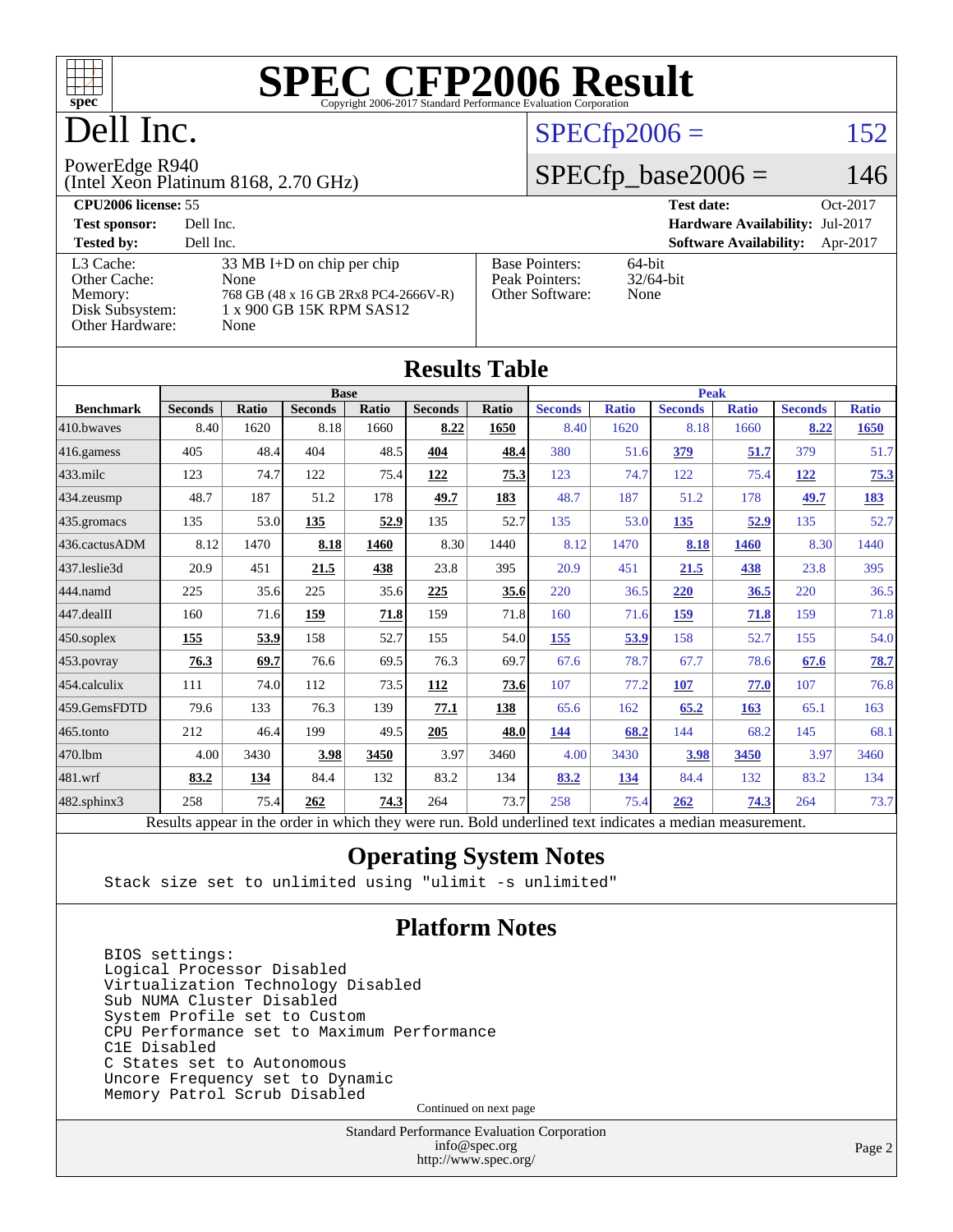

## Dell Inc.

 $SPECTp2006 = 152$ 

(Intel Xeon Platinum 8168, 2.70 GHz) PowerEdge R940

 $SPECTp\_base2006 = 146$ 

**[CPU2006 license:](http://www.spec.org/auto/cpu2006/Docs/result-fields.html#CPU2006license)** 55 **[Test date:](http://www.spec.org/auto/cpu2006/Docs/result-fields.html#Testdate)** Oct-2017 **[Test sponsor:](http://www.spec.org/auto/cpu2006/Docs/result-fields.html#Testsponsor)** Dell Inc. **[Hardware Availability:](http://www.spec.org/auto/cpu2006/Docs/result-fields.html#HardwareAvailability)** Jul-2017 **[Tested by:](http://www.spec.org/auto/cpu2006/Docs/result-fields.html#Testedby)** Dell Inc. **[Software Availability:](http://www.spec.org/auto/cpu2006/Docs/result-fields.html#SoftwareAvailability)** Apr-2017

### **[Platform Notes \(Continued\)](http://www.spec.org/auto/cpu2006/Docs/result-fields.html#PlatformNotes)**

Standard Performance Evaluation Corporation Energy Efficiency Policy set to Performance CPU Interconnect Bus Link Power Management Disabled PCI ASPM L1 Link Power Management Disabled Sysinfo program /home/cpu2006/config/sysinfo.rev6993 Revision 6993 of 2015-11-06 (b5e8d4b4eb51ed28d7f98696cbe290c1) running on linux-4qdv Fri Oct 13 15:56:48 2017 This section contains SUT (System Under Test) info as seen by some common utilities. To remove or add to this section, see: <http://www.spec.org/cpu2006/Docs/config.html#sysinfo> From /proc/cpuinfo model name : Intel(R) Xeon(R) Platinum 8168 CPU @ 2.70GHz 4 "physical id"s (chips) 96 "processors" cores, siblings (Caution: counting these is hw and system dependent. The following excerpts from /proc/cpuinfo might not be reliable. Use with caution.) cpu cores : 24 siblings : 24 physical 0: cores 0 1 2 3 4 5 8 9 10 11 12 13 16 17 18 19 20 21 24 25 26 27 28 29 physical 1: cores 0 1 2 3 4 5 8 9 10 11 12 13 16 17 18 19 20 21 24 25 26 27 28 29 physical 2: cores 0 1 2 3 4 5 8 9 10 11 12 13 16 17 18 19 20 21 24 25 26 27 28 29 physical 3: cores 0 1 2 3 4 5 8 9 10 11 12 13 16 17 18 19 20 21 24 25 26 27 28 29 cache size : 33792 KB From /proc/meminfo MemTotal: 791225344 kB HugePages\_Total: 0 Hugepagesize: 2048 kB /usr/bin/lsb\_release -d SUSE Linux Enterprise Server 12 SP2 From /etc/\*release\* /etc/\*version\* SuSE-release: SUSE Linux Enterprise Server 12 (x86\_64) VERSION = 12 PATCHLEVEL = 2 # This file is deprecated and will be removed in a future service pack or release. # Please check /etc/os-release for details about this release. os-release: NAME="SLES" VERSION="12-SP2" VERSION\_ID="12.2" PRETTY\_NAME="SUSE Linux Enterprise Server 12 SP2" ID="sles" Continued on next page

[info@spec.org](mailto:info@spec.org) <http://www.spec.org/>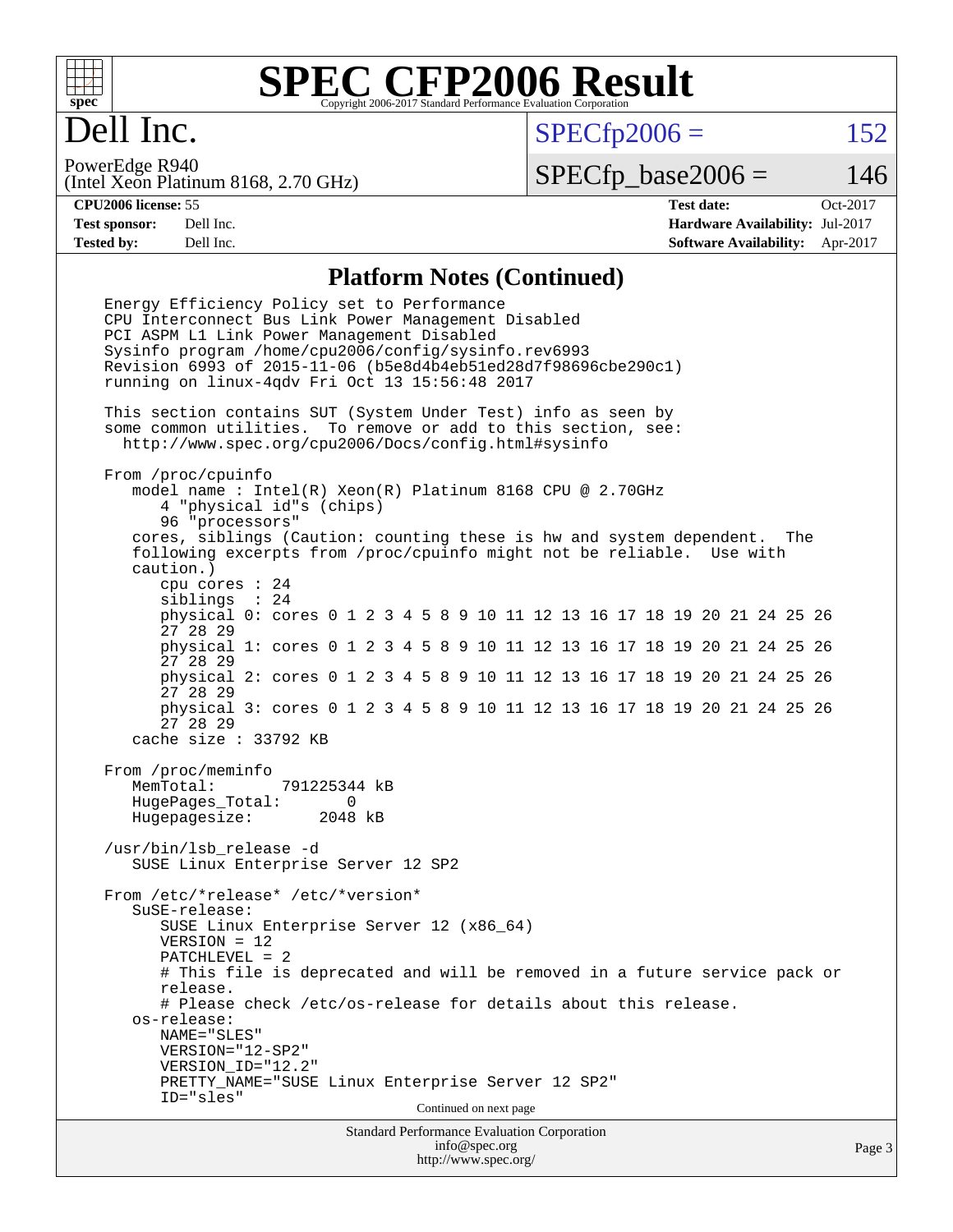

## Dell Inc.

 $SPECTp2006 = 152$ 

(Intel Xeon Platinum 8168, 2.70 GHz) PowerEdge R940

 $SPECTp\_base2006 = 146$ 

**[CPU2006 license:](http://www.spec.org/auto/cpu2006/Docs/result-fields.html#CPU2006license)** 55 **[Test date:](http://www.spec.org/auto/cpu2006/Docs/result-fields.html#Testdate)** Oct-2017 **[Test sponsor:](http://www.spec.org/auto/cpu2006/Docs/result-fields.html#Testsponsor)** Dell Inc. **[Hardware Availability:](http://www.spec.org/auto/cpu2006/Docs/result-fields.html#HardwareAvailability)** Jul-2017 **[Tested by:](http://www.spec.org/auto/cpu2006/Docs/result-fields.html#Testedby)** Dell Inc. **[Software Availability:](http://www.spec.org/auto/cpu2006/Docs/result-fields.html#SoftwareAvailability)** Apr-2017

#### **[Platform Notes \(Continued\)](http://www.spec.org/auto/cpu2006/Docs/result-fields.html#PlatformNotes)**

 ANSI\_COLOR="0;32" CPE\_NAME="cpe:/o:suse:sles:12:sp2"

uname -a:

 Linux linux-4qdv 4.4.21-69-default #1 SMP Tue Oct 25 10:58:20 UTC 2016 (9464f67) x86\_64 x86\_64 x86\_64 GNU/Linux

run-level 3 Oct 13 11:32

SPEC is set to: /home/cpu2006<br>Filesystem Type Size Filesystem Type Size Used Avail Use% Mounted on<br>/dev/sda4 xfs 796G 17G 779G 3% /home xfs 796G 17G 779G 3% /home Additional information from dmidecode:

 Warning: Use caution when you interpret this section. The 'dmidecode' program reads system data which is "intended to allow hardware to be accurately determined", but the intent may not be met, as there are frequent changes to hardware, firmware, and the "DMTF SMBIOS" standard.

 BIOS Dell Inc. 1.1.7 08/10/2017 Memory: 3x 002C00B3002C 18ASF2G72PDZ-2G6D1 16 GB 2 rank 2666 MHz 21x 00AD00B300AD HMA82GR7AFR8N-VK 16 GB 2 rank 2666 MHz 24x 00CE063200CE M393A2K43BB1-CTD 16 GB 2 rank 2666 MHz

(End of data from sysinfo program)

#### **[General Notes](http://www.spec.org/auto/cpu2006/Docs/result-fields.html#GeneralNotes)**

Environment variables set by runspec before the start of the run:  $KMP$  AFFINITY = "granularity=fine, compact" LD\_LIBRARY\_PATH = "/home/cpu2006/lib/ia32:/home/cpu2006/lib/intel64:/home/cpu2006/sh10.2" OMP\_NUM\_THREADS = "96"

 Binaries compiled on a system with 1x Intel Core i7-4790 CPU + 32GB RAM memory using Redhat Enterprise Linux 7.2 Transparent Huge Pages disabled with: echo never > /sys/kernel/mm/transparent\_hugepage/enabled Filesystem page cache cleared with: shell invocation of 'sync; echo 3 > /proc/sys/vm/drop\_caches' prior to run

### **[Base Compiler Invocation](http://www.spec.org/auto/cpu2006/Docs/result-fields.html#BaseCompilerInvocation)**

[C benchmarks](http://www.spec.org/auto/cpu2006/Docs/result-fields.html#Cbenchmarks): [icc -m64](http://www.spec.org/cpu2006/results/res2017q4/cpu2006-20171030-50375.flags.html#user_CCbase_intel_icc_64bit_bda6cc9af1fdbb0edc3795bac97ada53)

[C++ benchmarks:](http://www.spec.org/auto/cpu2006/Docs/result-fields.html#CXXbenchmarks) [icpc -m64](http://www.spec.org/cpu2006/results/res2017q4/cpu2006-20171030-50375.flags.html#user_CXXbase_intel_icpc_64bit_fc66a5337ce925472a5c54ad6a0de310)

Continued on next page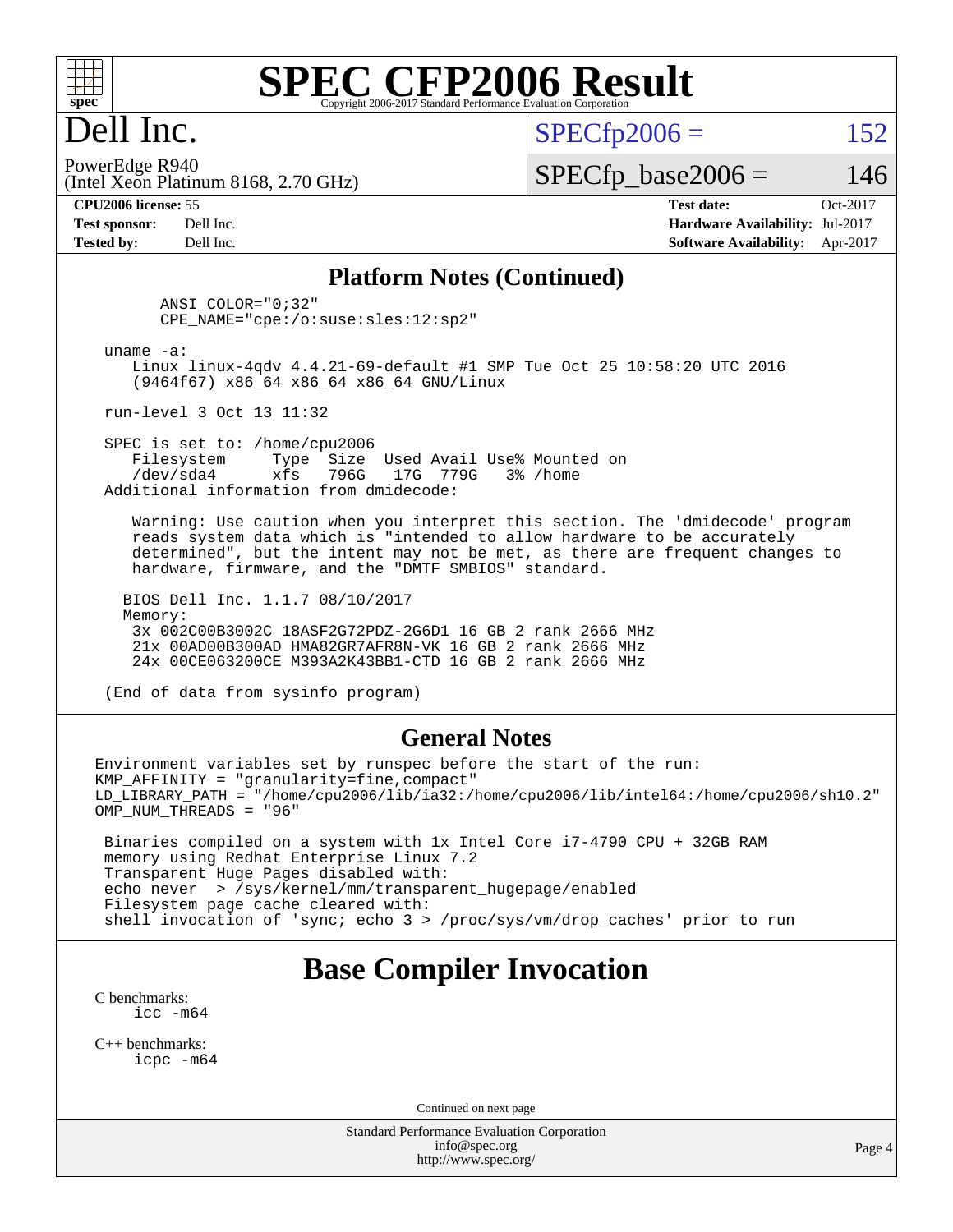

## Dell Inc.

PowerEdge R940

 $SPECTp2006 = 152$ 

(Intel Xeon Platinum 8168, 2.70 GHz)

 $SPECfp\_base2006 = 146$ 

**[CPU2006 license:](http://www.spec.org/auto/cpu2006/Docs/result-fields.html#CPU2006license)** 55 **[Test date:](http://www.spec.org/auto/cpu2006/Docs/result-fields.html#Testdate)** Oct-2017 **[Test sponsor:](http://www.spec.org/auto/cpu2006/Docs/result-fields.html#Testsponsor)** Dell Inc. **[Hardware Availability:](http://www.spec.org/auto/cpu2006/Docs/result-fields.html#HardwareAvailability)** Jul-2017 **[Tested by:](http://www.spec.org/auto/cpu2006/Docs/result-fields.html#Testedby)** Dell Inc. **[Software Availability:](http://www.spec.org/auto/cpu2006/Docs/result-fields.html#SoftwareAvailability)** Apr-2017

## **[Base Compiler Invocation \(Continued\)](http://www.spec.org/auto/cpu2006/Docs/result-fields.html#BaseCompilerInvocation)**

[Fortran benchmarks](http://www.spec.org/auto/cpu2006/Docs/result-fields.html#Fortranbenchmarks): [ifort -m64](http://www.spec.org/cpu2006/results/res2017q4/cpu2006-20171030-50375.flags.html#user_FCbase_intel_ifort_64bit_ee9d0fb25645d0210d97eb0527dcc06e)

[Benchmarks using both Fortran and C](http://www.spec.org/auto/cpu2006/Docs/result-fields.html#BenchmarksusingbothFortranandC): [icc -m64](http://www.spec.org/cpu2006/results/res2017q4/cpu2006-20171030-50375.flags.html#user_CC_FCbase_intel_icc_64bit_bda6cc9af1fdbb0edc3795bac97ada53) [ifort -m64](http://www.spec.org/cpu2006/results/res2017q4/cpu2006-20171030-50375.flags.html#user_CC_FCbase_intel_ifort_64bit_ee9d0fb25645d0210d97eb0527dcc06e)

**[Base Portability Flags](http://www.spec.org/auto/cpu2006/Docs/result-fields.html#BasePortabilityFlags)**

| 410.bwaves: -DSPEC CPU LP64<br>416.gamess: -DSPEC_CPU_LP64<br>433.milc: -DSPEC CPU LP64<br>434.zeusmp: -DSPEC_CPU_LP64<br>435.gromacs: -DSPEC_CPU_LP64 -nofor_main<br>436.cactusADM: - DSPEC CPU LP64 - nofor main<br>437.leslie3d: -DSPEC_CPU LP64<br>444.namd: -DSPEC CPU LP64<br>447.dealII: -DSPEC CPU LP64<br>450.soplex: -DSPEC_CPU_LP64 |                                                                |
|------------------------------------------------------------------------------------------------------------------------------------------------------------------------------------------------------------------------------------------------------------------------------------------------------------------------------------------------|----------------------------------------------------------------|
| 453.povray: -DSPEC CPU LP64<br>454.calculix: - DSPEC CPU LP64 - nofor main<br>459.GemsFDTD: - DSPEC_CPU_LP64<br>465.tonto: -DSPEC CPU LP64                                                                                                                                                                                                     |                                                                |
| 470.1bm: -DSPEC CPU LP64<br>482.sphinx3: -DSPEC_CPU_LP64                                                                                                                                                                                                                                                                                       | 481.wrf: -DSPEC_CPU_LP64 -DSPEC_CPU_CASE_FLAG -DSPEC_CPU_LINUX |

### **[Base Optimization Flags](http://www.spec.org/auto/cpu2006/Docs/result-fields.html#BaseOptimizationFlags)**

[C benchmarks](http://www.spec.org/auto/cpu2006/Docs/result-fields.html#Cbenchmarks): [-xCORE-AVX2](http://www.spec.org/cpu2006/results/res2017q4/cpu2006-20171030-50375.flags.html#user_CCbase_f-xCORE-AVX2) [-ipo](http://www.spec.org/cpu2006/results/res2017q4/cpu2006-20171030-50375.flags.html#user_CCbase_f-ipo) [-O3](http://www.spec.org/cpu2006/results/res2017q4/cpu2006-20171030-50375.flags.html#user_CCbase_f-O3) [-no-prec-div](http://www.spec.org/cpu2006/results/res2017q4/cpu2006-20171030-50375.flags.html#user_CCbase_f-no-prec-div) [-parallel](http://www.spec.org/cpu2006/results/res2017q4/cpu2006-20171030-50375.flags.html#user_CCbase_f-parallel) [-qopt-prefetch](http://www.spec.org/cpu2006/results/res2017q4/cpu2006-20171030-50375.flags.html#user_CCbase_f-qopt-prefetch) [C++ benchmarks:](http://www.spec.org/auto/cpu2006/Docs/result-fields.html#CXXbenchmarks) [-xCORE-AVX2](http://www.spec.org/cpu2006/results/res2017q4/cpu2006-20171030-50375.flags.html#user_CXXbase_f-xCORE-AVX2) [-ipo](http://www.spec.org/cpu2006/results/res2017q4/cpu2006-20171030-50375.flags.html#user_CXXbase_f-ipo) [-O3](http://www.spec.org/cpu2006/results/res2017q4/cpu2006-20171030-50375.flags.html#user_CXXbase_f-O3) [-no-prec-div](http://www.spec.org/cpu2006/results/res2017q4/cpu2006-20171030-50375.flags.html#user_CXXbase_f-no-prec-div) [-qopt-prefetch](http://www.spec.org/cpu2006/results/res2017q4/cpu2006-20171030-50375.flags.html#user_CXXbase_f-qopt-prefetch) [Fortran benchmarks](http://www.spec.org/auto/cpu2006/Docs/result-fields.html#Fortranbenchmarks): [-xCORE-AVX2](http://www.spec.org/cpu2006/results/res2017q4/cpu2006-20171030-50375.flags.html#user_FCbase_f-xCORE-AVX2) [-ipo](http://www.spec.org/cpu2006/results/res2017q4/cpu2006-20171030-50375.flags.html#user_FCbase_f-ipo) [-O3](http://www.spec.org/cpu2006/results/res2017q4/cpu2006-20171030-50375.flags.html#user_FCbase_f-O3) [-no-prec-div](http://www.spec.org/cpu2006/results/res2017q4/cpu2006-20171030-50375.flags.html#user_FCbase_f-no-prec-div) [-parallel](http://www.spec.org/cpu2006/results/res2017q4/cpu2006-20171030-50375.flags.html#user_FCbase_f-parallel) [-qopt-prefetch](http://www.spec.org/cpu2006/results/res2017q4/cpu2006-20171030-50375.flags.html#user_FCbase_f-qopt-prefetch) [Benchmarks using both Fortran and C](http://www.spec.org/auto/cpu2006/Docs/result-fields.html#BenchmarksusingbothFortranandC): [-xCORE-AVX2](http://www.spec.org/cpu2006/results/res2017q4/cpu2006-20171030-50375.flags.html#user_CC_FCbase_f-xCORE-AVX2) [-ipo](http://www.spec.org/cpu2006/results/res2017q4/cpu2006-20171030-50375.flags.html#user_CC_FCbase_f-ipo) [-O3](http://www.spec.org/cpu2006/results/res2017q4/cpu2006-20171030-50375.flags.html#user_CC_FCbase_f-O3) [-no-prec-div](http://www.spec.org/cpu2006/results/res2017q4/cpu2006-20171030-50375.flags.html#user_CC_FCbase_f-no-prec-div) [-parallel](http://www.spec.org/cpu2006/results/res2017q4/cpu2006-20171030-50375.flags.html#user_CC_FCbase_f-parallel) [-qopt-prefetch](http://www.spec.org/cpu2006/results/res2017q4/cpu2006-20171030-50375.flags.html#user_CC_FCbase_f-qopt-prefetch)

### **[Peak Compiler Invocation](http://www.spec.org/auto/cpu2006/Docs/result-fields.html#PeakCompilerInvocation)**

[C benchmarks](http://www.spec.org/auto/cpu2006/Docs/result-fields.html#Cbenchmarks): [icc -m64](http://www.spec.org/cpu2006/results/res2017q4/cpu2006-20171030-50375.flags.html#user_CCpeak_intel_icc_64bit_bda6cc9af1fdbb0edc3795bac97ada53)

Continued on next page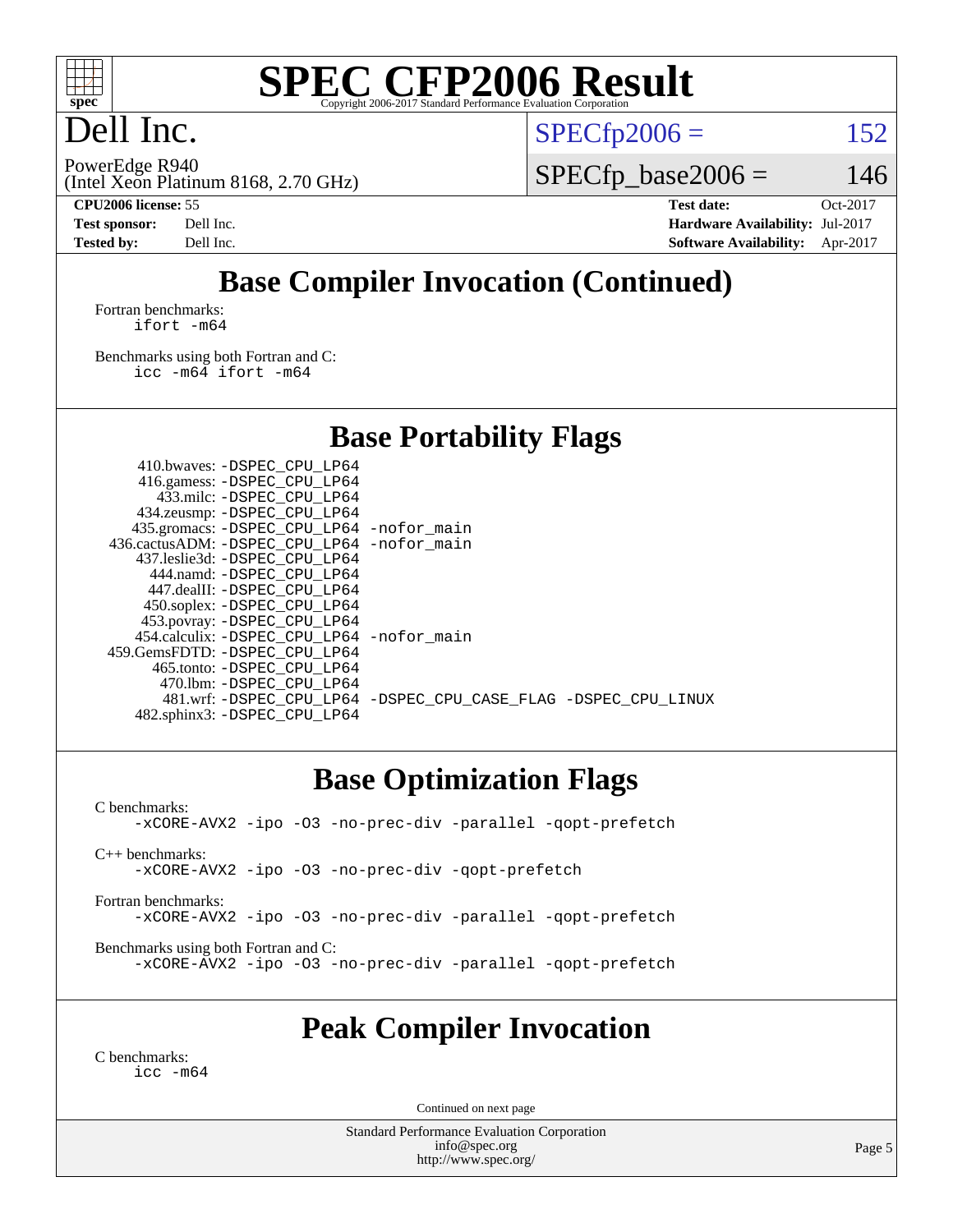

## Dell Inc.

 $SPECTp2006 = 152$ 

(Intel Xeon Platinum 8168, 2.70 GHz) PowerEdge R940

 $SPECfp\_base2006 = 146$ 

**[CPU2006 license:](http://www.spec.org/auto/cpu2006/Docs/result-fields.html#CPU2006license)** 55 **[Test date:](http://www.spec.org/auto/cpu2006/Docs/result-fields.html#Testdate)** Oct-2017 **[Test sponsor:](http://www.spec.org/auto/cpu2006/Docs/result-fields.html#Testsponsor)** Dell Inc. **[Hardware Availability:](http://www.spec.org/auto/cpu2006/Docs/result-fields.html#HardwareAvailability)** Jul-2017 **[Tested by:](http://www.spec.org/auto/cpu2006/Docs/result-fields.html#Testedby)** Dell Inc. **[Software Availability:](http://www.spec.org/auto/cpu2006/Docs/result-fields.html#SoftwareAvailability)** Apr-2017

## **[Peak Compiler Invocation \(Continued\)](http://www.spec.org/auto/cpu2006/Docs/result-fields.html#PeakCompilerInvocation)**

[C++ benchmarks:](http://www.spec.org/auto/cpu2006/Docs/result-fields.html#CXXbenchmarks) [icpc -m64](http://www.spec.org/cpu2006/results/res2017q4/cpu2006-20171030-50375.flags.html#user_CXXpeak_intel_icpc_64bit_fc66a5337ce925472a5c54ad6a0de310)

[Fortran benchmarks](http://www.spec.org/auto/cpu2006/Docs/result-fields.html#Fortranbenchmarks): [ifort -m64](http://www.spec.org/cpu2006/results/res2017q4/cpu2006-20171030-50375.flags.html#user_FCpeak_intel_ifort_64bit_ee9d0fb25645d0210d97eb0527dcc06e)

[Benchmarks using both Fortran and C](http://www.spec.org/auto/cpu2006/Docs/result-fields.html#BenchmarksusingbothFortranandC): [icc -m64](http://www.spec.org/cpu2006/results/res2017q4/cpu2006-20171030-50375.flags.html#user_CC_FCpeak_intel_icc_64bit_bda6cc9af1fdbb0edc3795bac97ada53) [ifort -m64](http://www.spec.org/cpu2006/results/res2017q4/cpu2006-20171030-50375.flags.html#user_CC_FCpeak_intel_ifort_64bit_ee9d0fb25645d0210d97eb0527dcc06e)

**[Peak Portability Flags](http://www.spec.org/auto/cpu2006/Docs/result-fields.html#PeakPortabilityFlags)**

```
Same as Base Portability Flags
```
## **[Peak Optimization Flags](http://www.spec.org/auto/cpu2006/Docs/result-fields.html#PeakOptimizationFlags)**

[C benchmarks](http://www.spec.org/auto/cpu2006/Docs/result-fields.html#Cbenchmarks):

433.milc: basepeak = yes

 $470$ .lbm: basepeak = yes

482.sphinx3: basepeak = yes

#### [C++ benchmarks:](http://www.spec.org/auto/cpu2006/Docs/result-fields.html#CXXbenchmarks)

```
 444.namd: -prof-gen(pass 1) -prof-use(pass 2) -xCORE-AVX2(pass 2)
       -par-num-threads=1-ipo-O3(pass 2)-no-prec-div(pass 2) -fno-alias -auto-ilp32
447.dealII: basepeak = yes
```
450.soplex: basepeak = yes

 453.povray: [-prof-gen](http://www.spec.org/cpu2006/results/res2017q4/cpu2006-20171030-50375.flags.html#user_peakPASS1_CXXFLAGSPASS1_LDFLAGS453_povray_prof_gen_e43856698f6ca7b7e442dfd80e94a8fc)(pass 1) [-prof-use](http://www.spec.org/cpu2006/results/res2017q4/cpu2006-20171030-50375.flags.html#user_peakPASS2_CXXFLAGSPASS2_LDFLAGS453_povray_prof_use_bccf7792157ff70d64e32fe3e1250b55)(pass 2) [-xCORE-AVX2](http://www.spec.org/cpu2006/results/res2017q4/cpu2006-20171030-50375.flags.html#user_peakPASS2_CXXFLAGSPASS2_LDFLAGS453_povray_f-xCORE-AVX2)(pass 2) [-par-num-threads=1](http://www.spec.org/cpu2006/results/res2017q4/cpu2006-20171030-50375.flags.html#user_peakPASS1_CXXFLAGSPASS1_LDFLAGS453_povray_par_num_threads_786a6ff141b4e9e90432e998842df6c2)(pass 1) [-ipo](http://www.spec.org/cpu2006/results/res2017q4/cpu2006-20171030-50375.flags.html#user_peakPASS2_CXXFLAGSPASS2_LDFLAGS453_povray_f-ipo)(pass 2) [-O3](http://www.spec.org/cpu2006/results/res2017q4/cpu2006-20171030-50375.flags.html#user_peakPASS2_CXXFLAGSPASS2_LDFLAGS453_povray_f-O3)(pass 2) [-no-prec-div](http://www.spec.org/cpu2006/results/res2017q4/cpu2006-20171030-50375.flags.html#user_peakPASS2_CXXFLAGSPASS2_LDFLAGS453_povray_f-no-prec-div)(pass 2) [-unroll4](http://www.spec.org/cpu2006/results/res2017q4/cpu2006-20171030-50375.flags.html#user_peakCXXOPTIMIZE453_povray_f-unroll_4e5e4ed65b7fd20bdcd365bec371b81f) [-ansi-alias](http://www.spec.org/cpu2006/results/res2017q4/cpu2006-20171030-50375.flags.html#user_peakCXXOPTIMIZE453_povray_f-ansi-alias)

[Fortran benchmarks](http://www.spec.org/auto/cpu2006/Docs/result-fields.html#Fortranbenchmarks):

 $410.bwaves: basepeak = yes$ 

```
 416.gamess: -prof-gen(pass 1) -prof-use(pass 2) -xCORE-AVX2(pass 2)
         -par-num-threads=1(pass 1) -ipo(pass 2) -O3(pass 2)
         -no-prec-div(pass 2) -unroll2 -inline-level=0 -scalar-rep-
```
Continued on next page